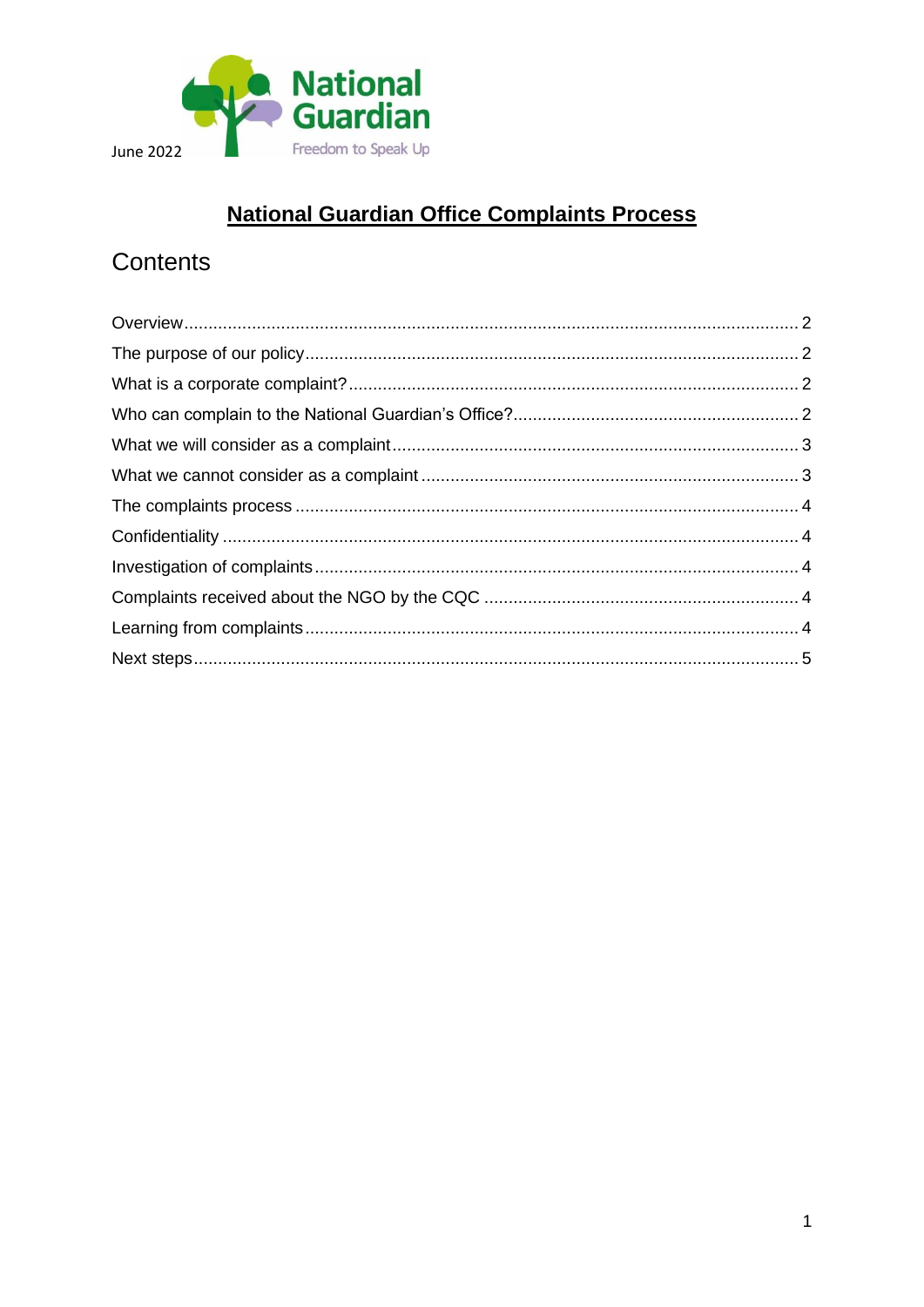## **Overview**

The National Guardian's Office (NGO) views complaints as an opportunity to learn and improve for the future, as well as a chance to put things right for the person that has made the complaint. If an individual does wish to make a complaint, our complaints policy is set out below.

## <span id="page-1-0"></span>**The purpose of our policy**

This policy is intended to ensure that:

- The policy is clear and easy to use for anyone wishing to make a complaint
- Anyone can make a complaint about our work simply and quickly
- Complaints are investigated fairly and in a timely way
- Feedback about a complaint is given promptly
- Complaints are used as an opportunity to learn and improve

#### <span id="page-1-1"></span>**What is a corporate complaint?**

A complaint is an expression of dissatisfaction regarding our actions, lack of action, or the standard of service provided by us. For example, this could be about the way in which we have dealt with a situation, the performance or conduct of staff, or how we apply our processes.

## <span id="page-1-2"></span>**Who can complain to the National Guardian's Office?**

Anyone directly affected by the way in which we have carried out our functions may make a corporate complaint under this policy.

Complaints about Guardians, or how a speaking up concern has been dealt with by an organisation, are dealt with under a separate policy which can be found [here.](https://nationalguardian.org.uk/wp-content/uploads/2021/05/How_the_NGO_deals_-complaints_about_FTSU_Guardians.pdf)

#### In the first instance, individuals should contact

[enquiries@nationalguardianoffice.org.uk](mailto:enquiries@nationalguardianoffice.org.uk) with the details of their complaint. Our office will then make a decision on how best we are able to support what has been raised. This will be communicated to the individual within seven working days of receiving the complaint.

<span id="page-1-3"></span>In some cases, we may be able to support an individual without going through the official complaints process, or it may be that the issue raised does not fall into our Corporate Complaints policy. Any correspondence that does fall into the Corporate Complaints Policy will be investigated by the CQC National Complaints Team, in conjunction with the NGO.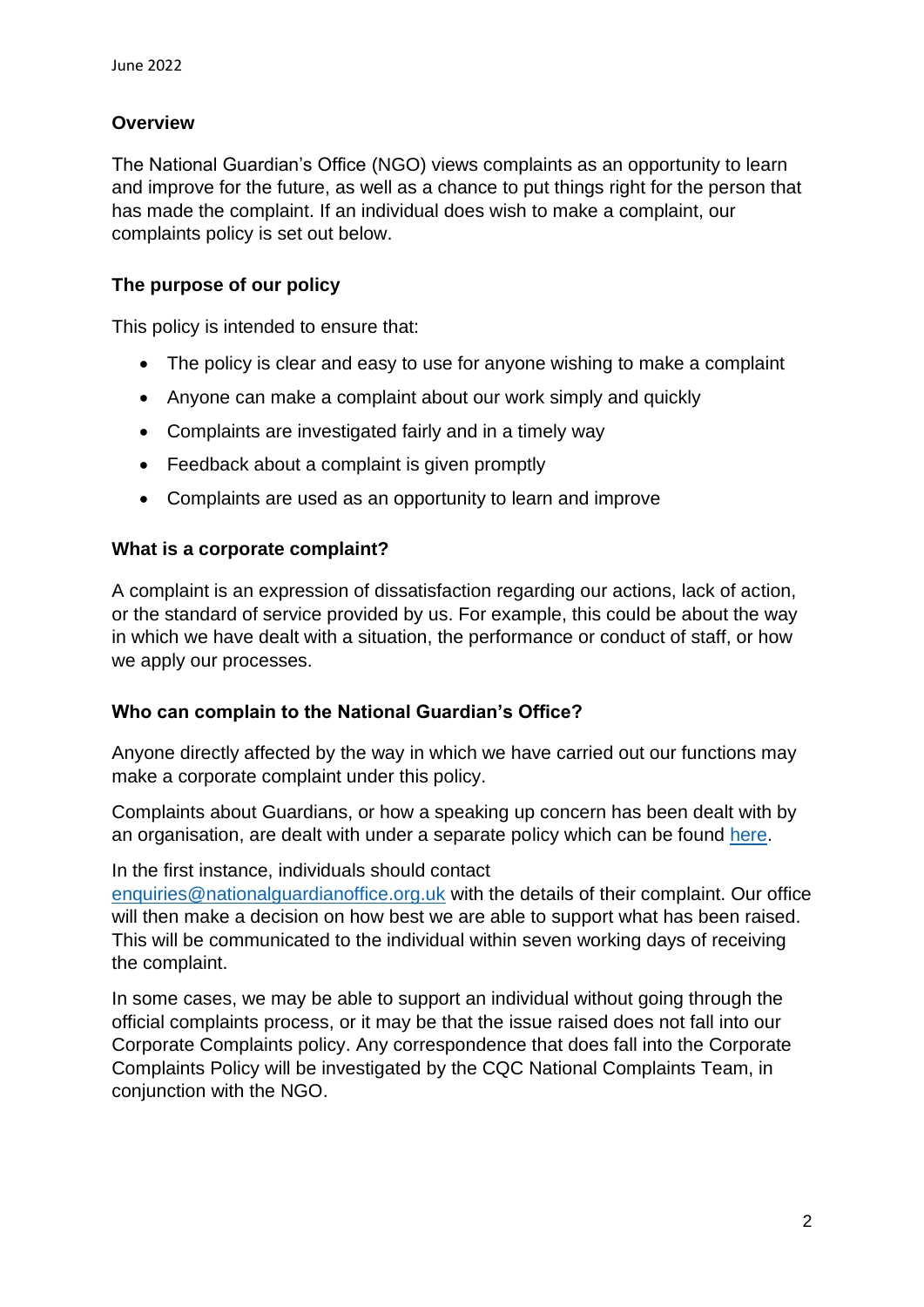#### **What we will consider as a complaint**

We consider a complaint to be any expression of dissatisfaction about the work of the NGO that requires a response. For example, an individual may wish to make a complaint if they believe:

- We have treated them unfairly or unreasonably
- They have received a poor service from us
- Our workers have behaved in a manner during the course of their work which is not in accordance with our code of conduct.
- We have not acted in accordance with our policies and procedures.

#### <span id="page-2-0"></span>**What we cannot consider as a complaint**

There will be occasions where the issues raised cannot be considered under the complaints procedure. When this is the case, the NGO will explain why this is, and any recommendations of who to contact instead.

The following are the types of issues which **will not** be considered under our corporate complaints procedure:

- Requests for either comments or interventions in individual speaking up matters or cases, or requests for a remedy in those cases
- Disagreements with or suggestions for changes to the remit and scope of the NGO
- Matters related to contractual or commercial disputes involving the NGO
- Appeals regarding the handling of requests made under the Freedom of Information Act or the Data Protection Act.

We will not consider any complaints where an investigation would not serve any useful purpose, or where to do so would not be an appropriate use of the complaints procedure having regard for the proper use of public funds.

Individuals should contact us within a year of becoming aware of the issues relating to the complaint.

Anonymous complaints will be carefully reviewed by the NGO and the National Guardian will make a decision on what action to take.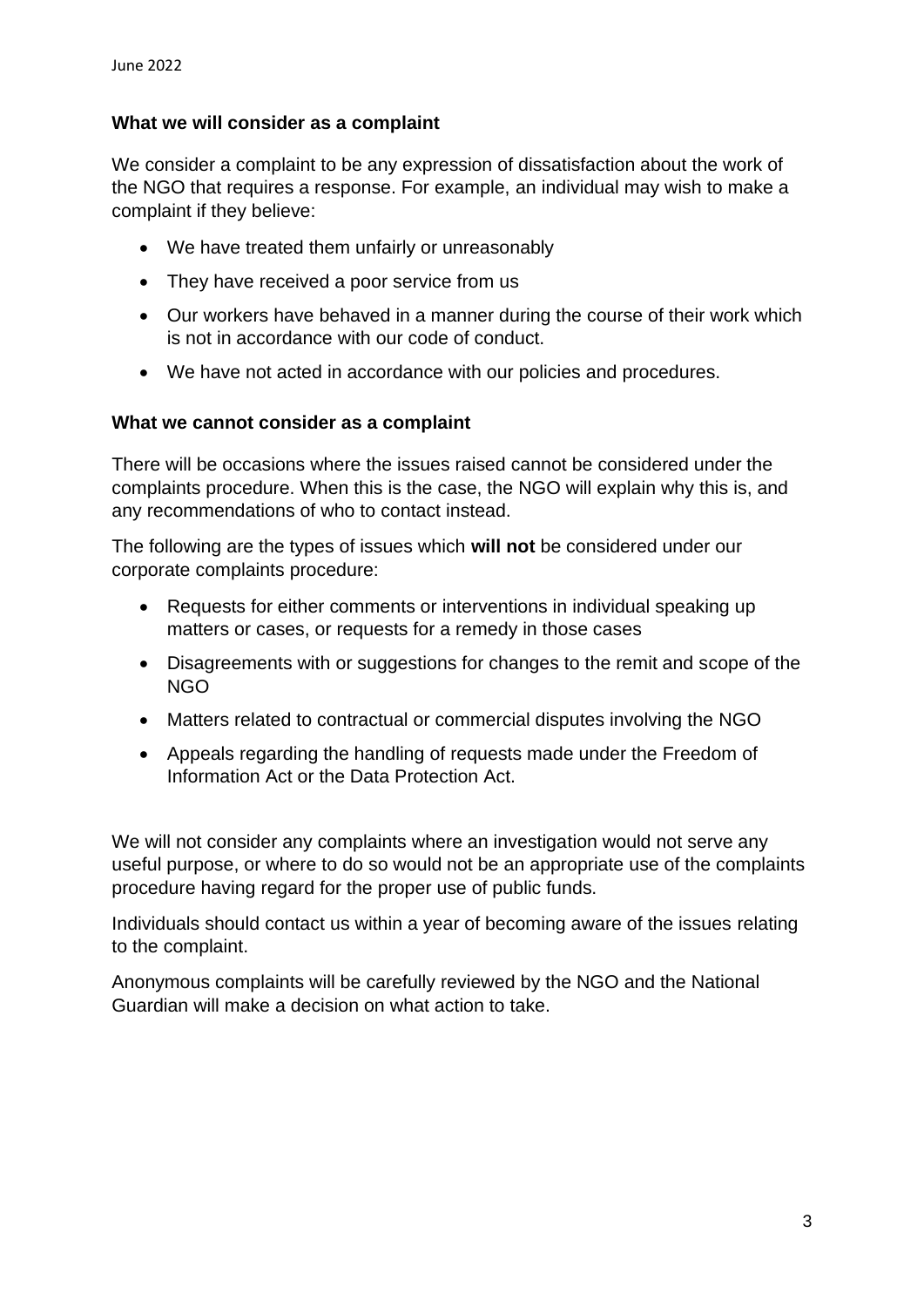We **will not** investigate complaints that we reasonably consider would be more appropriately dealt with by a referral to:

- Care Quality Commission
- Information Commissioner
- Parliamentary and Health Service Ombudsman
- Relevant professional body or association, such as GMC, NMC etc.
- Tribunal or other legal process.

Where a matter is being dealt with through another process in the NGO, CQC or that of an external body, all issues raised will be dealt with as part of that process and not under the complaints procedure.

#### <span id="page-3-0"></span>**The complaints process**

We expect in the first instance that all concerns about the NGO will be addressed as soon as they arise. The NGO will contact the individual within seven working days of receipt to identify and agree a satisfactory outcome and set an agreed timescale for the action to be completed.

#### <span id="page-3-1"></span>**Confidentiality**

All complaint information will be handled sensitively and in accordance with our legal obligations under the Data Protection Act.

#### <span id="page-3-2"></span>**Investigation of complaints**

We recognise that not all complaints can be resolved quickly or informally, and, in some cases, an investigation may be required.

The Correspondence, Accountability and Governance Manager will act as the coordinating person and will liaise with the CQC National Complaints Team on all matters pertaining to the complaint and investigation of it. We aim to investigate all complaints within 30 working days, although this may take longer in some cases. Where we think an investigation is likely to take longer than 30 working days, we will update the individual on progress.

## <span id="page-3-3"></span>**Complaints received about the NGO by the CQC**

If the CQC National Complaints Team receive a complaint about the NGO, it will be sent to the NGO directly to decide on the handling, in line with this policy.

#### <span id="page-3-4"></span>**Learning from complaints**

The NGO Senior Management Team will receive monthly reports from the Correspondence, Accountability and Governance Manager, which will incorporate information on the progress in managing complaints within agreed timescales and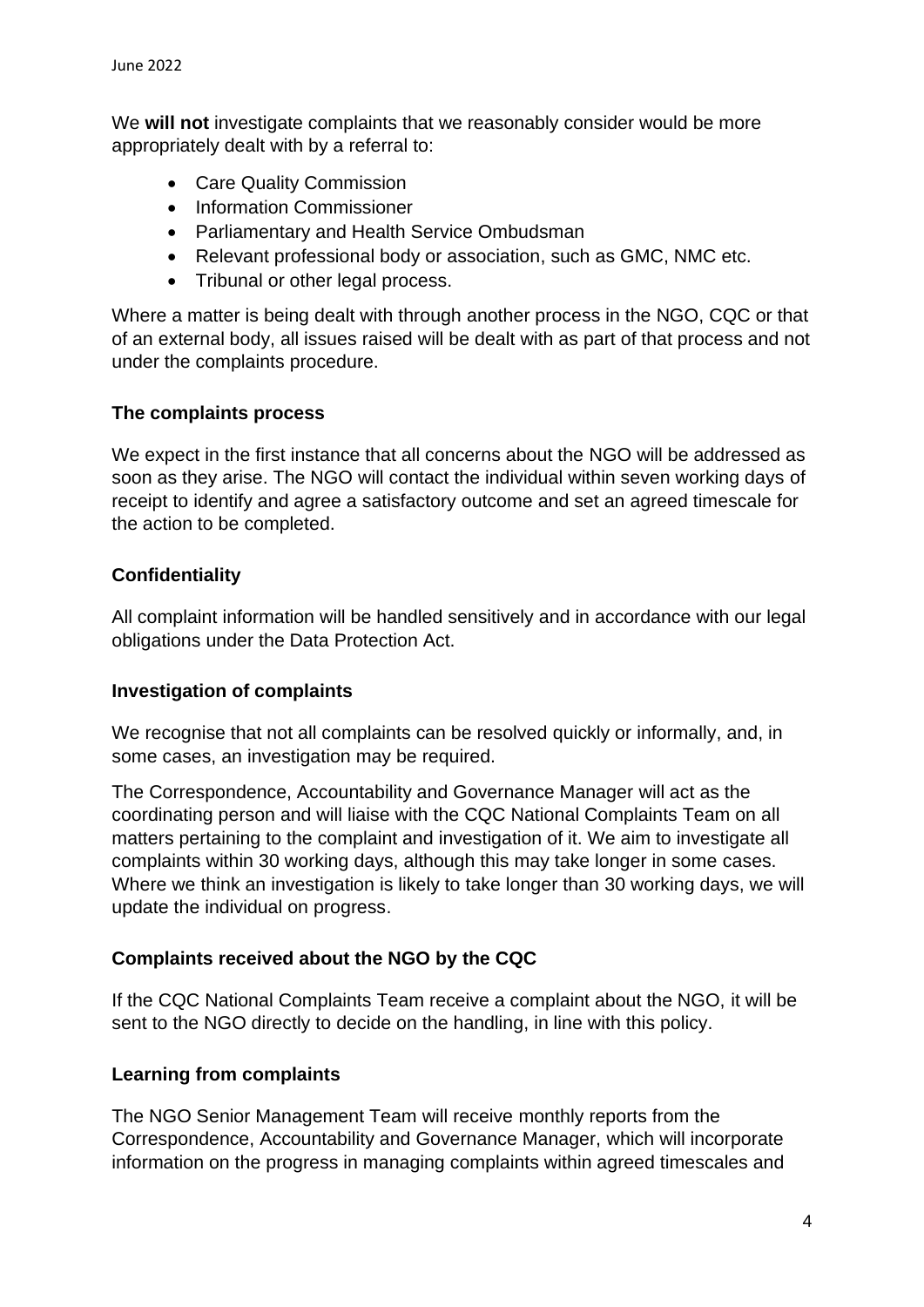confirming the implementation of any agreed actions; case studies that highlight particular themes that require common action or system wide changes; impact of the complaints process that has led to office improvement; and the detail and outcome of any cases referred to the Parliamentary and Health Service Ombudsman.

To support wider office improvement, the Correspondence, Accountability and Governance Manager will seek to cascade the learning from complaints to the wider office on a regular basis.

## <span id="page-4-0"></span>**Next steps**

If an individual is not satisfied with the NGO's response to their complaint, they are able to complain to the Parliamentary and Health Service Ombudsman. The NGO will liaise as appropriate with the PHSO as required.

**Contact number:** 0345 015 4033

**PHSO Website:** <https://www.ombudsman.org.uk/making-complaint>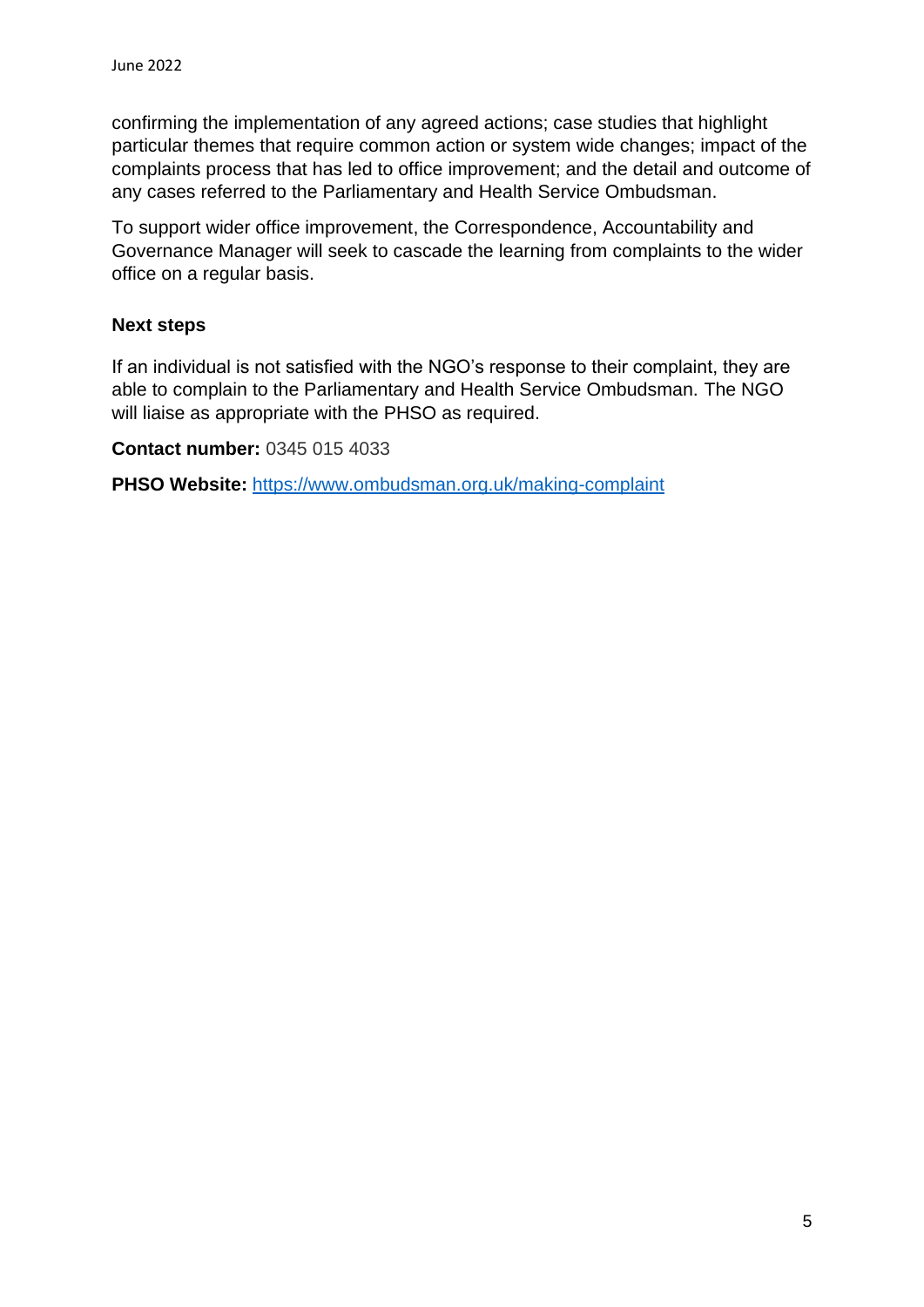## **Our Complaints Process**

| <b>Steps</b>                                       | <b>Overview</b>                                        | <b>Further Detail</b>                                                                                                                                                                                                                                                  |
|----------------------------------------------------|--------------------------------------------------------|------------------------------------------------------------------------------------------------------------------------------------------------------------------------------------------------------------------------------------------------------------------------|
| Accessing our service/can we                       |                                                        |                                                                                                                                                                                                                                                                        |
| look into your case?                               |                                                        |                                                                                                                                                                                                                                                                        |
| 1. Contact individual within<br>seven working days | Channels: telephone, email, letter or social<br>media. | Make sure individuals know and<br>$\bullet$<br>understand what the office can do<br>and manage expectations before<br>progressing further with registering<br>the complaint or concerns.                                                                               |
|                                                    |                                                        | Establish if the office can assist in<br>$\bullet$<br>resolving the issue straightaway.                                                                                                                                                                                |
|                                                    | Complaints for the NGO?                                | Capture key elements of the<br>complaint.<br>Establish, if appropriate, what has<br>gone wrong and the remedy<br>sought.<br>Summarise what is being<br>$\bullet$<br>complained about.<br>Establish the individual's preferred<br>$\bullet$<br>method of communication. |
|                                                    | Complaints not for the NGO?<br>Information/Signposting | Provide help and support in<br>signposting to the appropriate<br>body.                                                                                                                                                                                                 |
| 2. Is it appropriate for the<br>NGO to look in to? | Is the complaint/concern one the NGO can look<br>at?   | Correspondence, Accountability<br>$\bullet$<br>and Governance Manager will look<br>at details against our policy and                                                                                                                                                   |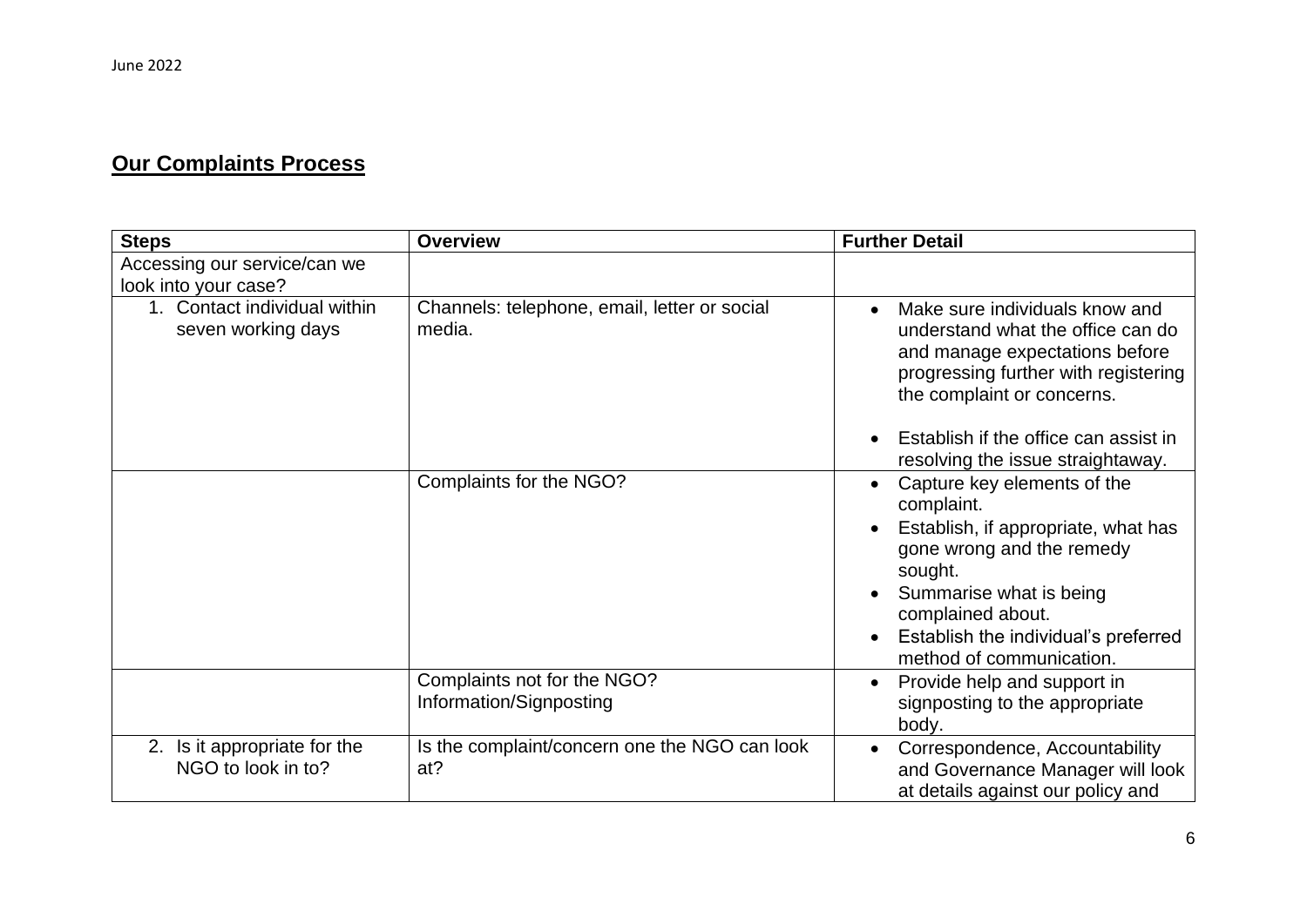|                                                                           |                                                                                                            | make a decision on whether it can<br>be looked at by the NGO.                                                                                                                                                                                                                                                                                                                                                                                      |
|---------------------------------------------------------------------------|------------------------------------------------------------------------------------------------------------|----------------------------------------------------------------------------------------------------------------------------------------------------------------------------------------------------------------------------------------------------------------------------------------------------------------------------------------------------------------------------------------------------------------------------------------------------|
| 3. Out of scope? Explain why<br>(within seven working days<br>of receipt) | Decision communicated                                                                                      | If the NGO cannot look in to the<br>$\bullet$<br>complaint/concern, the<br>Correspondence, Accountability<br>and Governance Manager will<br>explain why.<br>Enquiries team to look at another<br>way to assist with the enquiry<br>where appropriate.                                                                                                                                                                                              |
| Investigation (within 30<br>4.<br>working days) <sup>1</sup>              | Once a complaint is received and triaged, the<br>NGO will liaise with the CQC National<br>Complaints Team. | NGO to acknowledge receipt of complaint<br>within 3 working days.<br>If in scope the Correspondence,<br><b>Accountability and Governance Manager</b><br>to:<br><b>Contact CQC National Complaints</b><br>Team with all relevant information<br>relating to the complaint.<br>Send confirmation to individual<br>that this has been done.<br>National Complaints to contact<br>individual to agree details of<br>complaints or request information. |
|                                                                           |                                                                                                            | Day 1                                                                                                                                                                                                                                                                                                                                                                                                                                              |

 $1$  30 working days is the maximum number in which the NGO will endeavour to investigate and issue a full response to a corporate complaint. If a decision on a corporate complaint is reached before this, the response will be communicated to the individual sooner.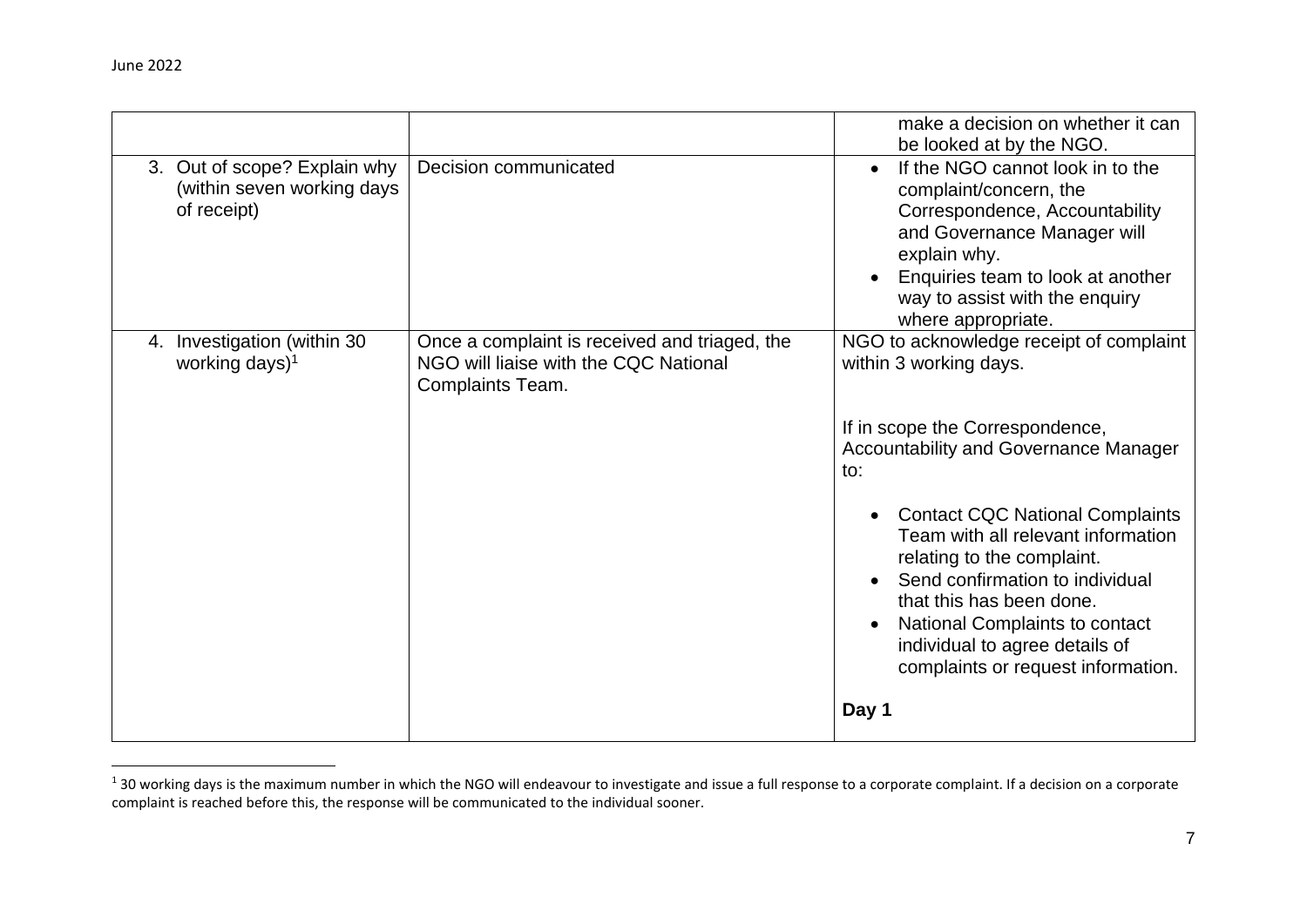|  | Once the complaint has been agreed with<br>the individual by the CQC National<br>Complaints Team the investigation will<br>commence.                              |
|--|-------------------------------------------------------------------------------------------------------------------------------------------------------------------|
|  | Day 10 & Day 15                                                                                                                                                   |
|  | Correspondence, Accountability and<br>Governance Manager to:                                                                                                      |
|  | <b>Check with CQC National</b><br>Complaints Team on progress of<br>investigation.<br>Update individual as needed on<br>timescales.                               |
|  | Day $20 - 25$                                                                                                                                                     |
|  | Correspondence, Accountability and<br>Governance Manager to review any draft<br>report and liaise with National Guardian<br>on any recommendations at this stage. |
|  | Day 28                                                                                                                                                            |
|  | Correspondence, Accountability and<br>Governance Manager to:                                                                                                      |
|  | Contact individual, if appropriate,<br>to let them know that the                                                                                                  |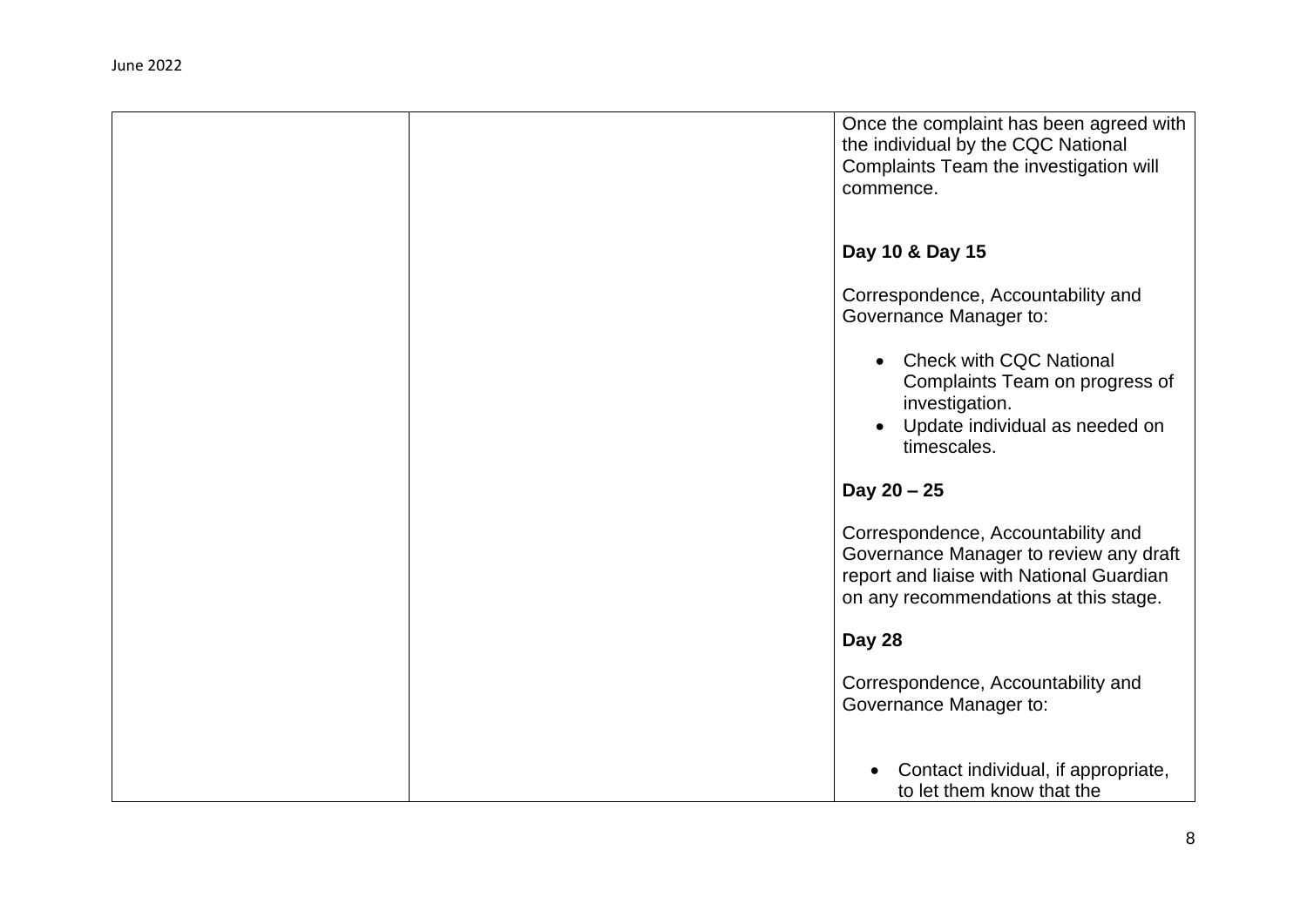|                         |                                                           | investigation is being finalised and<br>they will receive this shortly.<br><b>OR</b><br>Inform individual of any delays to a<br>response, the reasons for this and<br>a new timeframe.          |
|-------------------------|-----------------------------------------------------------|-------------------------------------------------------------------------------------------------------------------------------------------------------------------------------------------------|
|                         |                                                           | <b>Day 30</b>                                                                                                                                                                                   |
|                         |                                                           | Correspondence, Accountability and<br>Governance Manager to:                                                                                                                                    |
|                         |                                                           | Send report and cover letter to<br>individual                                                                                                                                                   |
|                         |                                                           | Record any further contact and<br>$\bullet$<br>follow up with individual.                                                                                                                       |
| 5. Learning and actions | Follow through with the NGO on agreed<br>recommendations. | Correspondence, Accountability and<br>Governance Manager to:                                                                                                                                    |
|                         |                                                           | Ensure that any recommendations<br>are implemented or scheduled to<br>be implemented and monitor<br>compliance of these.<br>Update SMT on a quarterly basis<br>on themes, outcomes and learning |
| 6. Aftercare            |                                                           | of corporate complaints.<br>Correspondence, Accountability and                                                                                                                                  |
|                         |                                                           | Governance Manager to:                                                                                                                                                                          |
|                         |                                                           | Update the individual once<br>recommendations have been                                                                                                                                         |